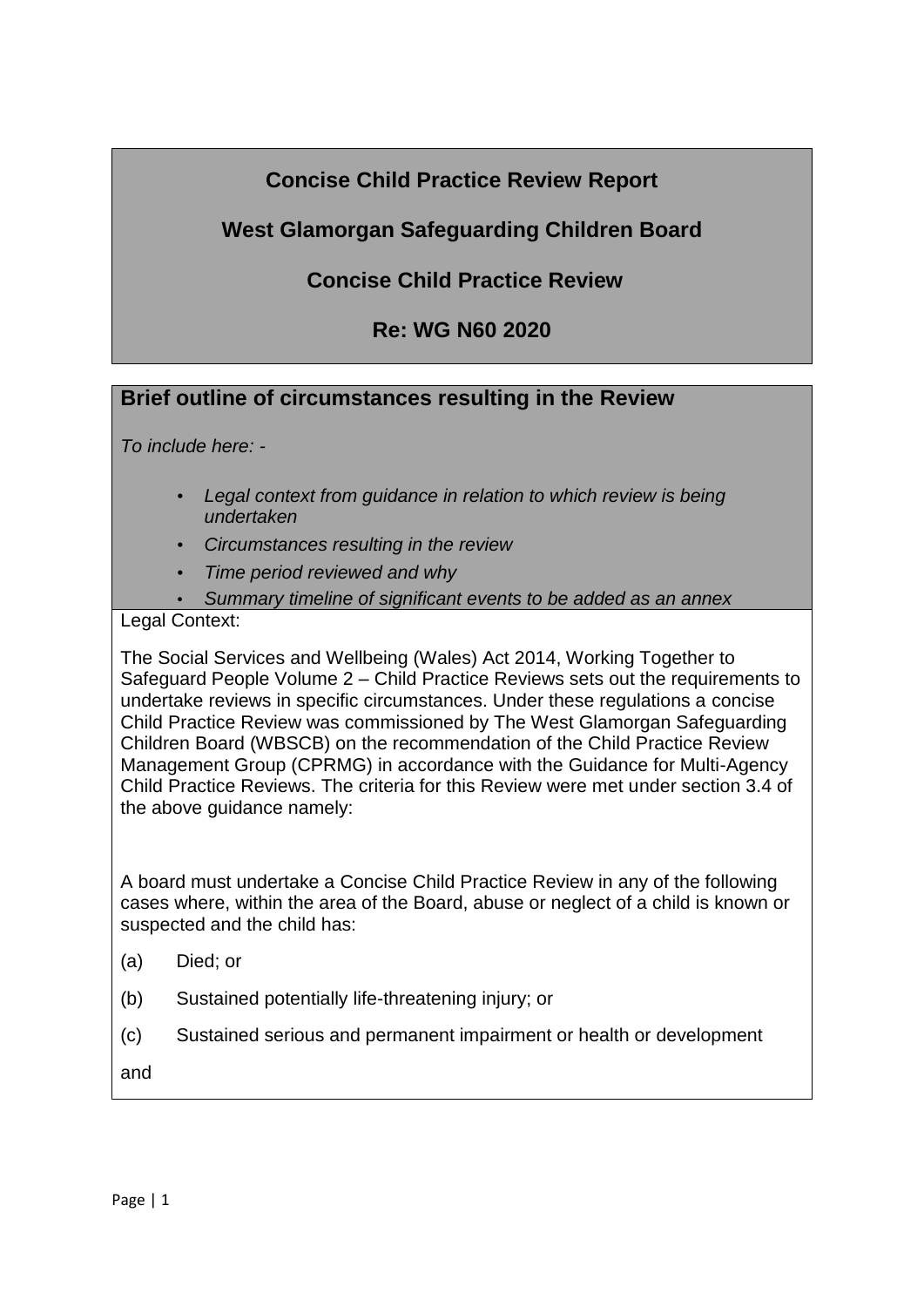the child was neither on the Child Protection Register nor a looked after child (including a care leaver under the age of 18) on any date during the 6 months preceding –

- the date of the event referred to above
- the date on which the local authority or relevant partner identifies that a child has sustained serious and permanent impairment of health and development.

## **1. Family Background**

The child subject to this review was the second child to mother (M) and father (F) referred to as child A. A was the youngest of two siblings and lived at home with her mother, father and sibling. Mother and father made the decision to home school their first child referred to as B. Father had previously been involved in an accident that had resulted in a brain injury and as a result suffered with memory issues, where he now required information to be provided in short periods to support his ability to retain information. Mother suffered with periods of depression and anxiety.

Mother and father both live in Wales and have regular contact with maternal grandparents visiting on weekends with A and B.

Mother and father first came to the attention of child and family services in June 2016. When mother was pregnant with her first child B midwifery sought support from preventative service Team Around the Family (TAF) as mother was using cannabis to manage her anxiety. The referral was passed back to midwifery for ongoing support. No role for statutory services or TAF identified.

A further referral was made to the Local Authority following B's birth in November 2016, with concerns that mother and father required support with nutrition and feeding, play, stimulation and home safety. An assessment was undertaken and identified care and support needs. Despite this the case was stepped down to TAF following the conclusion of the assessment. TAF provided support and the case closed as a result of the positive progress made by B and parents.

Six months later A was born and lived at home with her family. In March 2020, A did not engage in her 15-month development review therefore a further assessment was planned for 18 months. During this visit mother informed the Health Visitor that she did not want A to attend flying start nursery as she intended to home school A as she has done with her older brother.

Following this the Coronavirus Pandemic escalated resulting in restrictions around face-to-face contact. Government guidance at this time was to 'stay at home' if possible, with visits moved to phone calls or virtual visits. Guidance at this time also identified vulnerable individuals to 'shield' preventing mother and father seeking support from maternal family as they report they would usually.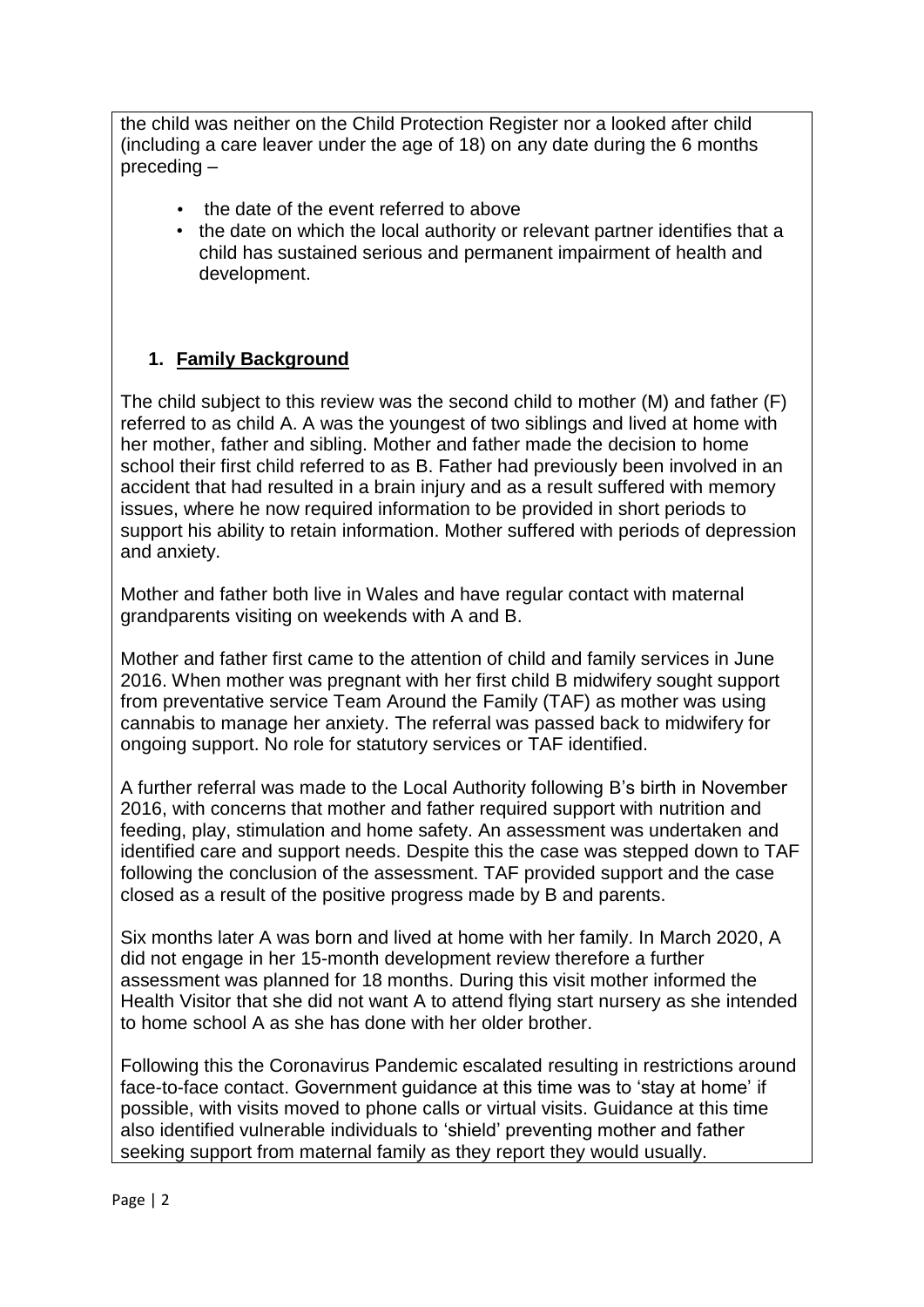## **2. Circumstances Leading to the Review**

This Review was commissioned following a referral from the Local Authority identifying that child A suffered such severe malnourishment over a lengthy period of time, she required a blood transfusion. If this had continued this may have been fatal to A. A was reported to be significantly unwell and described as '*lethargic',*  '*floppy'* and '*pale'.* A's iron levels were so low that she required immediate medical care and had lost her ability to walk.

## **3. Scope of the Review**

The scope of the Review was from  $1<sup>st</sup>$  October 2019 –  $1<sup>st</sup>$  October 2020.

Following the decision to carry out this Review a Child Practice Review Panel was formed:

**Chair of Panel** – Sue Hurley – South Wales Police

**Independent Reviewer** – Jessica Myden – Swansea Council (Children's Services)

**External Reviewer** –Damian Rees – Swansea Council (Children's Services)

### **Panel members were involved from the following agencies-**

South Wales Police Swansea Bay University Health Board Children and Young People Services Flying Start

### **Contact with the Family**

Prior to the learning event mother, father and grandmother were interviewed as summarised below:

#### **Meeting with Father (F)**

On 19<sup>th</sup> April 2021, the reviewer spoke with F over the phone. F felt that the lock down restrictions had impacted greatly on the support available to his family and felt that the issues with A's feeding deteriorated during this time. Lockdown restrictions not only impacted on his ability to seek professionals support but also family support. F also advised that there were times when he wanted to seek support and share his concerns with the Health Visitor, however, he did not get an opportunity to speak alone. F also expressed fear that sharing his concerns would also be a sign of weakness and result in the children being taken from him.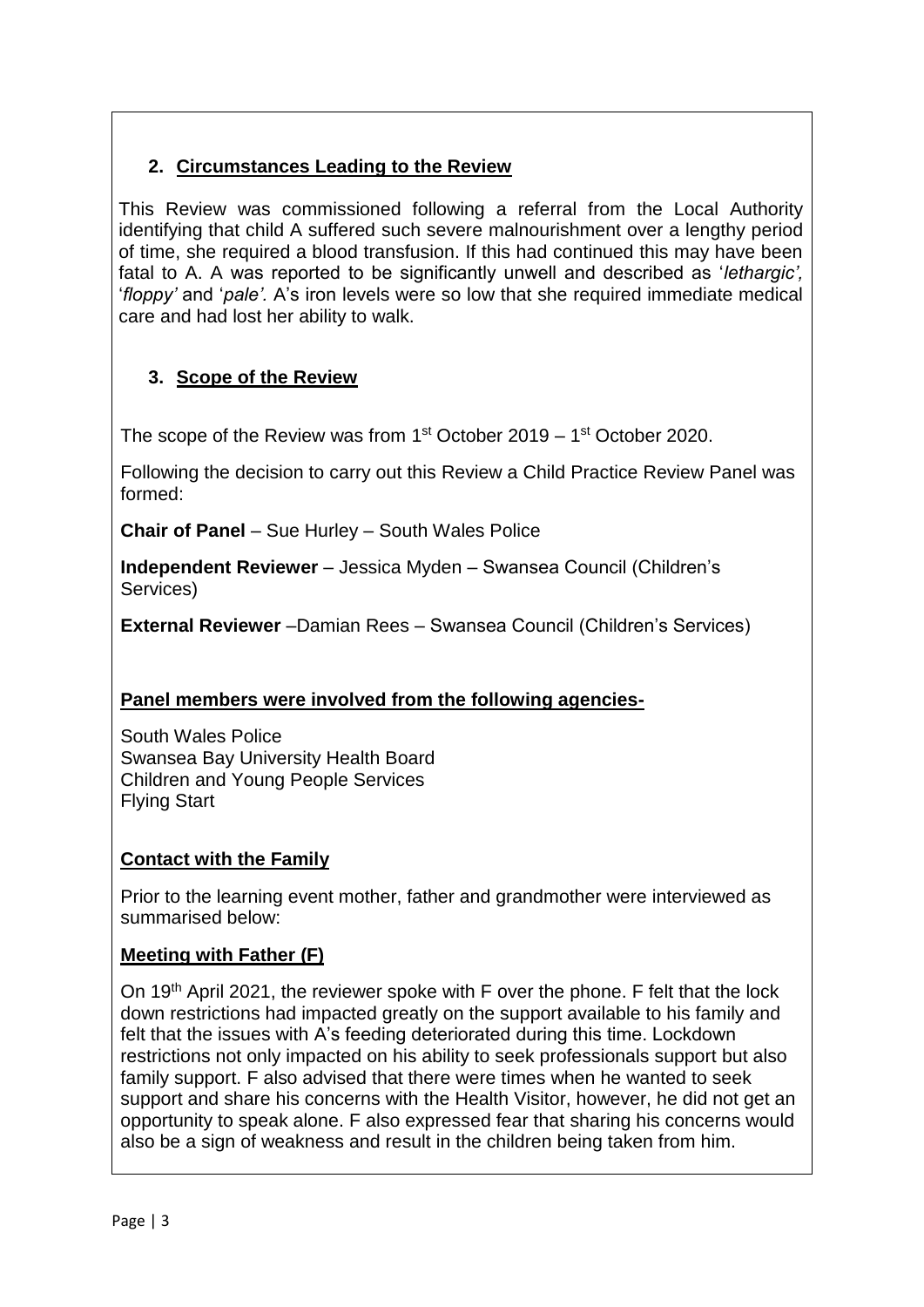F advised that he was not spoken to.

F advised that he did receive support from a hospital worker at one stage who visually showed him ways to support A with eating and advised that he felt this was a huge help to him.

### **Meeting with mother (M)**

The reviewer met with M on 29<sup>th</sup> April 2021, virtually as a result of the Coronavirus pandemic restrictions. M's best hopes from this process were for changes to be made to the Health Visiting Service as she felt that if she had received support at an earlier time, A wouldn't have become so unwell that her 'life was at risk'. M stated that she could have received 'parenting help'.

M also requested changes to Local Authority involvement as she did not feel she had a good introduction resulting in her no longer feeling confident to work with the Local Authority.

M advised that between the period of January and September 2020, she did not have any visits from the Health Visitor and reports that this was when feeding started to become difficult with A. M could not remember receiving any calls during this time.

M stated that prior to the pandemic she would see the Health Visitor every 3 months.

## **Meeting with Maternal Grandmother (MG)**

The reviewer spoke with MG on the 29<sup>th</sup> April 2021, over a telephone call as a result of the Coronavirus pandemic restrictions.

MG's best hopes from this process would be for more help and support to be provided by the Health Visitor as she felt parents were on their own without support. MG stated that there were no Health Visitor visits at all during the lockdown period and felt this was something that could have made a difference.

## **The Learning Event**

The multiagency learning event took place on the 21<sup>st</sup> September 2021.

Within the Learning Event the reviewers spent time at the beginning of the day to ensure practitioners understood the purpose of the event which is to learn and not to apportion blame.

Some of the attendees only had limited involvement but were invited because they were involved with the family and their contribution was considered pertinent. All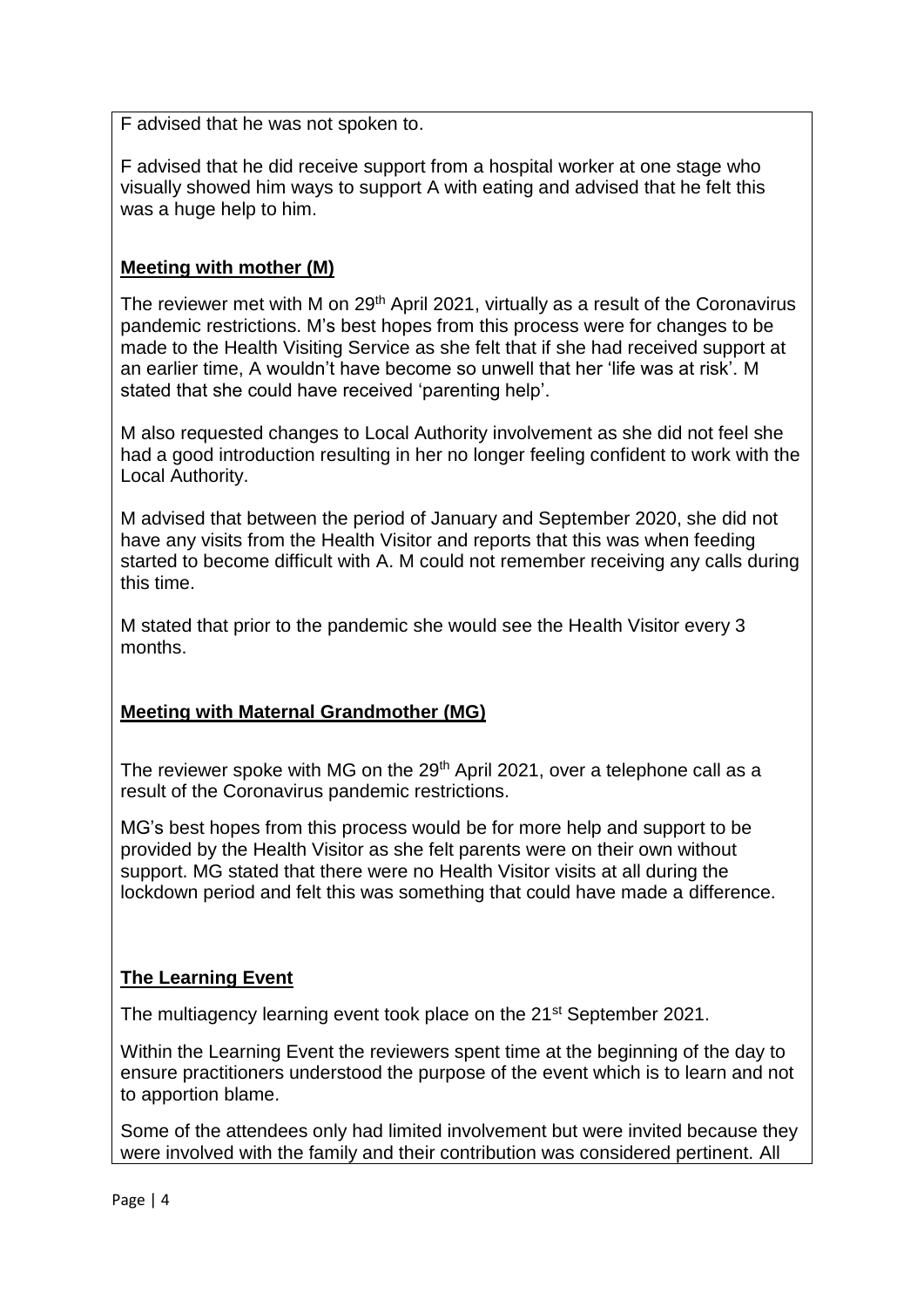those who attended were willing and open to the process engaging well with discussion and reflection.

#### **The Practitioners Event was attended by 28 practitioners from the following agencies:**

Police

Education

Social Services

Primary and Secondary Health

## **Practice and organisational learning**

*Identify each individual learning point arising in this case (including highlighting effective practice) accompanied by a brief outline of the relevant circumstances*

(Relevant circumstances supporting each learning point may be informed by what was learned from the family's contact with different services, the perspective of practitioners and their assessments and action taken, family members' perspectives, evidence about practice and its impact, contextual factors and challenges)

### **1. Involving both parents**

The participants at the learning event highlighted the need for services to be working with both parents where possible and recognise fathers as an equal primary care giver that can promote change. Father identified as part of his interview that he wanted to share concerns with the Health Visitor, however, did not feel he had the opportunity to do this alone without mother present and when he had tried this previously mum became very upset.

Progress was made in respect of A's care when work was undertaken with father during hospitalisation. During the learning event the Health practitioner shared that at an earlier visit father was observed with the children positively with no concerns. It would also appear that later at the hospital progress was made with A's diet when hospital staff engaged with father and physically supported him with feeding techniques.

Professionals must be mindful and reflective of any gender cultures within society around mother's being the primary care giver to children. This could create barriers to involving fathers and engaging them equally when there are concerns in regards their children's care. Research undertaken in 2015, by Swann specifically around the inclusion of fathers in children's social care concluded that *' children and family social work is one of the few institutions to confront the perversities and abuses of traditional gender and power relations and this confrontation has led to 'paternal*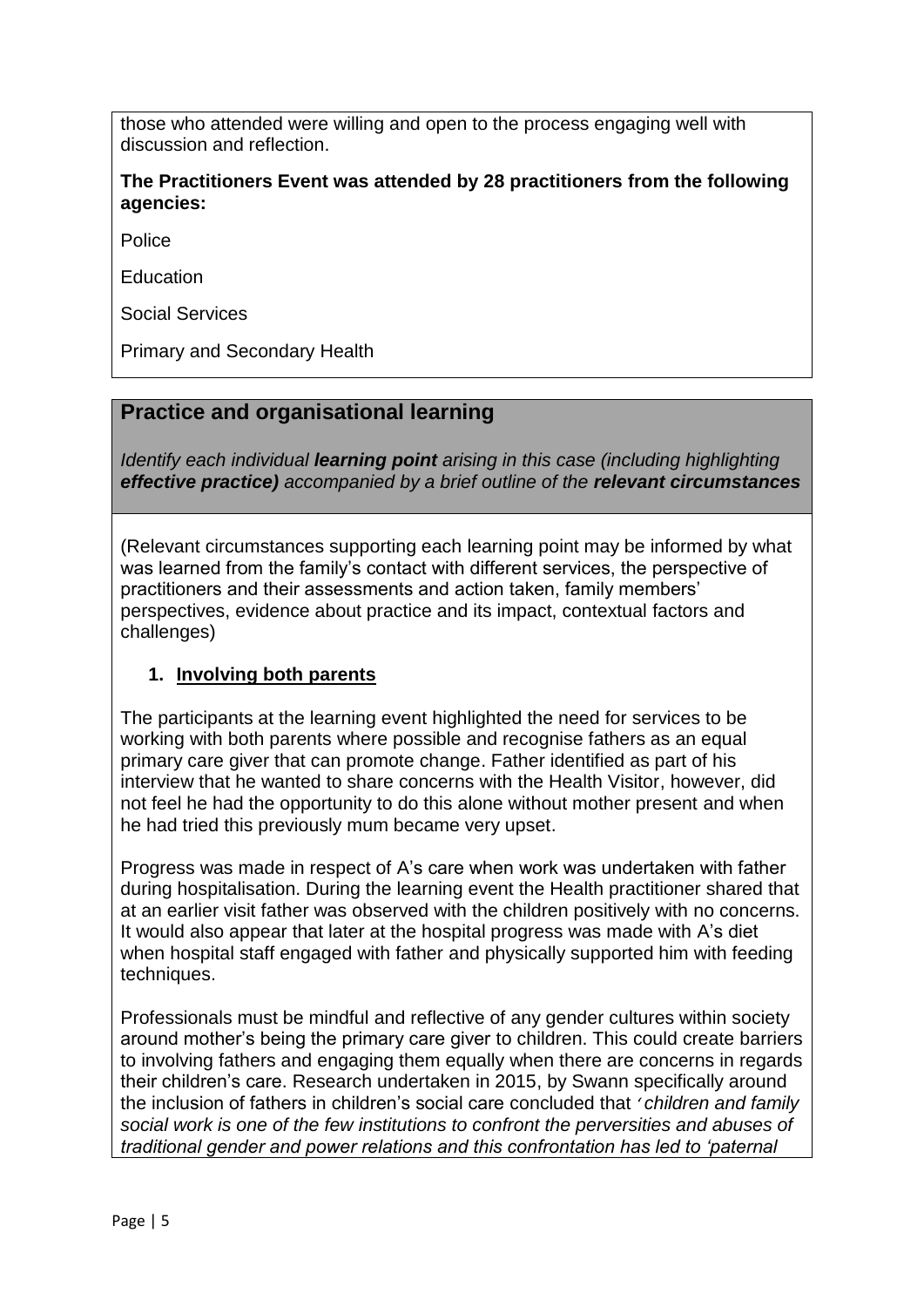*alienation'*. (p.3) *[Chapter 2: A Summary Chronology of the Research](https://www.york.ac.uk/media/spsw/documents/mrc/Gavin%20Swann%20Thesis.pdf)  [Implementation \(york.ac.uk\)](https://www.york.ac.uk/media/spsw/documents/mrc/Gavin%20Swann%20Thesis.pdf)*

Is it essential that professionals engage with both parents equally as potentially in this case this may have been an opportunity to better understand the issues at home and impact of this on the children's care.

Participants at the learning event identified that working with cases of neglect can be challenging and cause professional anxiety as it is not always as easy to identify. This makes it more important than ever to ensure we are exploring and asking questions, being professionally curious and engaging and exploring all areas with all carers.

## **2. Communication**

Communication from the hospital and the Local Authority were crucial at this stage as there was a clear misunderstanding of the severity of A's condition, and concerns identified as a result of her care at the hospital. It was highlighted at the learning event that when reporting medical concerns and conditions, the significance of this are properly communicated to non-medical services to avoid misunderstanding the seriousness of concerns.

Further confusion took place at this stage, as highlighted at the learning event, as health staff advised that they were making a safeguarding referral yet the Local Authority did not identify that the referral had been made in respect of safeguarding. The person making the referral was an inexperienced member of staff who was unfamiliar with the process. Therefore, while it was evidenced that they were asked a number of questions from EDT as part of the referral, they were not able to fully share all the necessary risks and concerns to inform Social Care decision making at that time. At the point of referral, A had already suffered significant harm. This should have resulted in a safeguarding referral being made and consideration of an initial strategy discussion in line with the Wales Safeguarding Procedures 2019.

We became aware during the learning event that on A's attendance at the hospital her presentation was reported as being a significantly unwell child. On receipt of the blood results the consultant confirmed that his concerns became nutritional rather than medical however the referral to the Local Authority was not made until after this time by another staff member. The SBU Health Board Combined Safeguarding Children Guidance state that '*All Doctors have a responsibility to refer cases of suspected child abuse to Social Services promptly. This should not be delegated to other colleagues. All medical staff receive Safeguarding training as part of their Induction Programme. Advice in the management of suspected abuse should be sought from the Named Doctor or Associate Named Doctor for the Health Board or the Paediatrician on duty. Children who may have been sexually abused should be referred to Social Services and the Police, who will refer for a Child Protection Medical examination*.' (page 14, 2020). In this case, A should have been referred the moment her presentation became a safeguarding concern and not later left to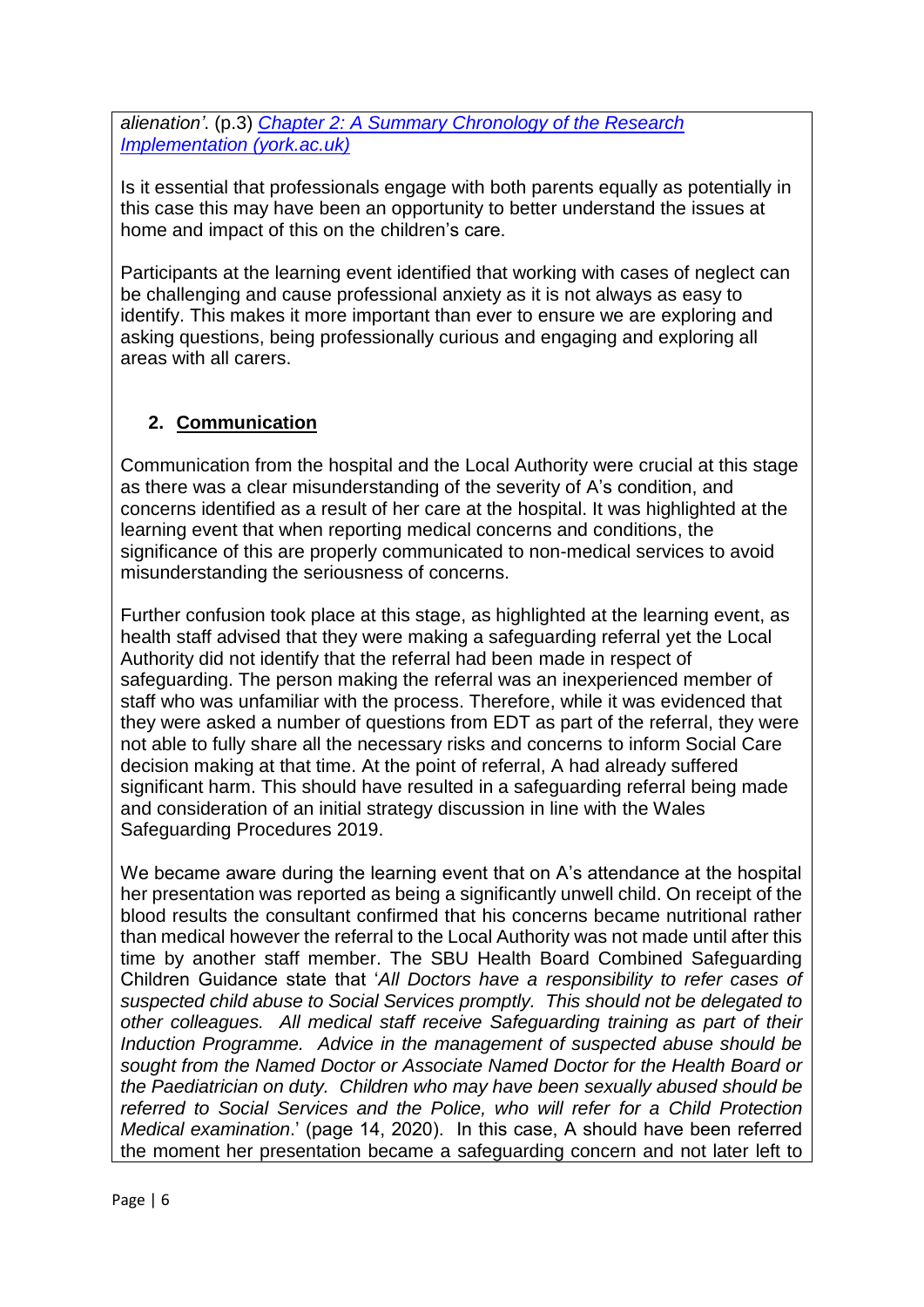another member of staff.

## **3. Consideration of sibling records.**

During the learning event a GP advised that they were not aware of the previous concerns in relation to A's older sibling B, and that if they had been aware of this they may have responded differently to the concerns. The Health Visiting Service would have been aware of the previous involvement in respect of B and the outcome of Local Authority involvement. This would have been an opportunity for the GP to explore B's history and any concerns that may have supported a further analysis of the concerns around A's health as B had also experienced issued with feeding and nutrition previously.

## **4. Child Protection Process/Approach to intervention**

Mother described to the reviewer that the Police and Social Work initial contact with her was a very traumatic event as she was of the understanding that the Local Authority would be calling to talk to them about support, and how they can help the family. Mother did not feel that the Local Authority involvement had been made clear to her and therefore felt that there had been an element of dishonesty. This is within a context of a family who appeared reluctant and wary of services at times. Mother advised that this has impacted on her ability to work and trust the Local Authority. Police have advised that four Police Officers attended with the Social Worker. The Social Workers were unable to go in and speak to the family. This was the first direct introduction of Local Authority involvement with the family in relation to A. Whilst a joint visit was agreed, the number of police that did attend was not. At the learning event it was clear that the police support was proportionate, however, it was agreed at the learning event that the full details of the police response should have been clearly communicated and properly considered at the initial strategy discussion with the local authority. This could have ensured a more supportive and collaborative approach to safeguarding the children. This would have been an opportunity to explore all concerns including consideration to B, and would have supported all professionals to review the best plan to support the family and reduce the likelihood of ongoing significant harm to either child whilst in their parents care.

Participants at the learning event identified a clear need to have convened a strategy meeting prior to A being discharged from hospital. Further to this the SBU Health Board Combined Safeguarding Children Guidance (2020) outlines the need to ensure no child admitted where there are safeguarding concerns should be discharged without not only the permission of the Paediatrician in charge but also a clear plan of future care as outlined below:

*'No child admitted with child protection concerns should be discharged from hospital without the permission of the Paediatrician in charge of the child's care, or a doctor*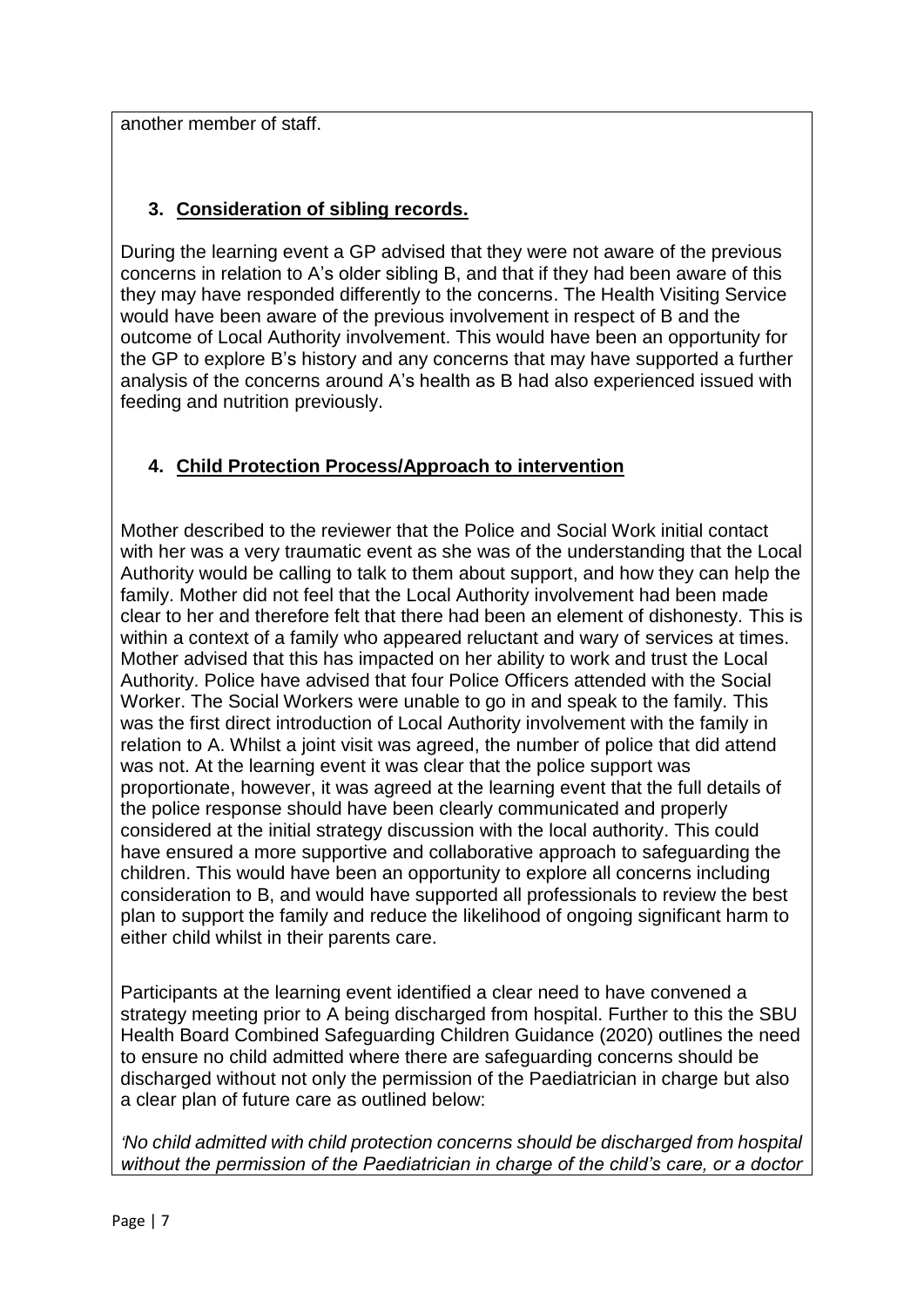*above the grade of ST7, and a clearly documented plan in place for future care and follow up arrangements. If the parents / carers refuse to agree to admission for the child or seek to remove of the child whilst child protection inquiries are taking place, Social Services and / or the Police should be contacted immediately. No attempt should be made to physically restrain the child or carer or put any member of staff in any danger.'(page 12).* 

It was clear from the learning event that the consultant who had assessed A had concerns that were at a level of Safeguarding however in this case a pre discharge planning meeting was not convened.

### **Impact of Covid**

This case took place during the course of the pandemic during which tight restrictions were in place for professionals and within the community. This further isolated the family and may have caused issues around feeding to escalate as previously the family may have sought support from grandparents during their weekend visits. Prior to the lockdown period there were no concerns in regards to A's health where she was described to be progressing well and gaining weight. During the learning event professionals advised that they were not aware of grandparents involvement or the impact of restrictions on the support therefore available to the family. When considering the importance of assessing families holistically and the impact of varying 'systems' in a child's life this may have been an opportunity to explore and understand how this may have created a further need that had not been there previously, and may have resulted in referrals for preventative support.

## **Good Practice**

### **Visits during the Coronavirus Pandemic:**

Within their interview parents felt that they were without support as a result of covid restrictions. Family support also reduced as outlined above. Despite the family feeling this way what was shared in the learning event was that the Health Visitor in this case made contact more than would usually be expected at the time. Further to this a follow up development check was arranged on the basis that A was asleep for the initial check.

During the learning event the Health Visitor also advised that she was aware from conversation that parents intended to home school and therefore she was the only professional visiting. As a result of home conditions issues, engagement issues and previous concerns she felt it was important to undertake further visits and to check in that the family were doing ok. The Health Visitor was mindful and aware that she was the only professional visiting and felt the need therefore to engage more than usual. This was an example of good practice in supporting families.

## **Communication within Health:**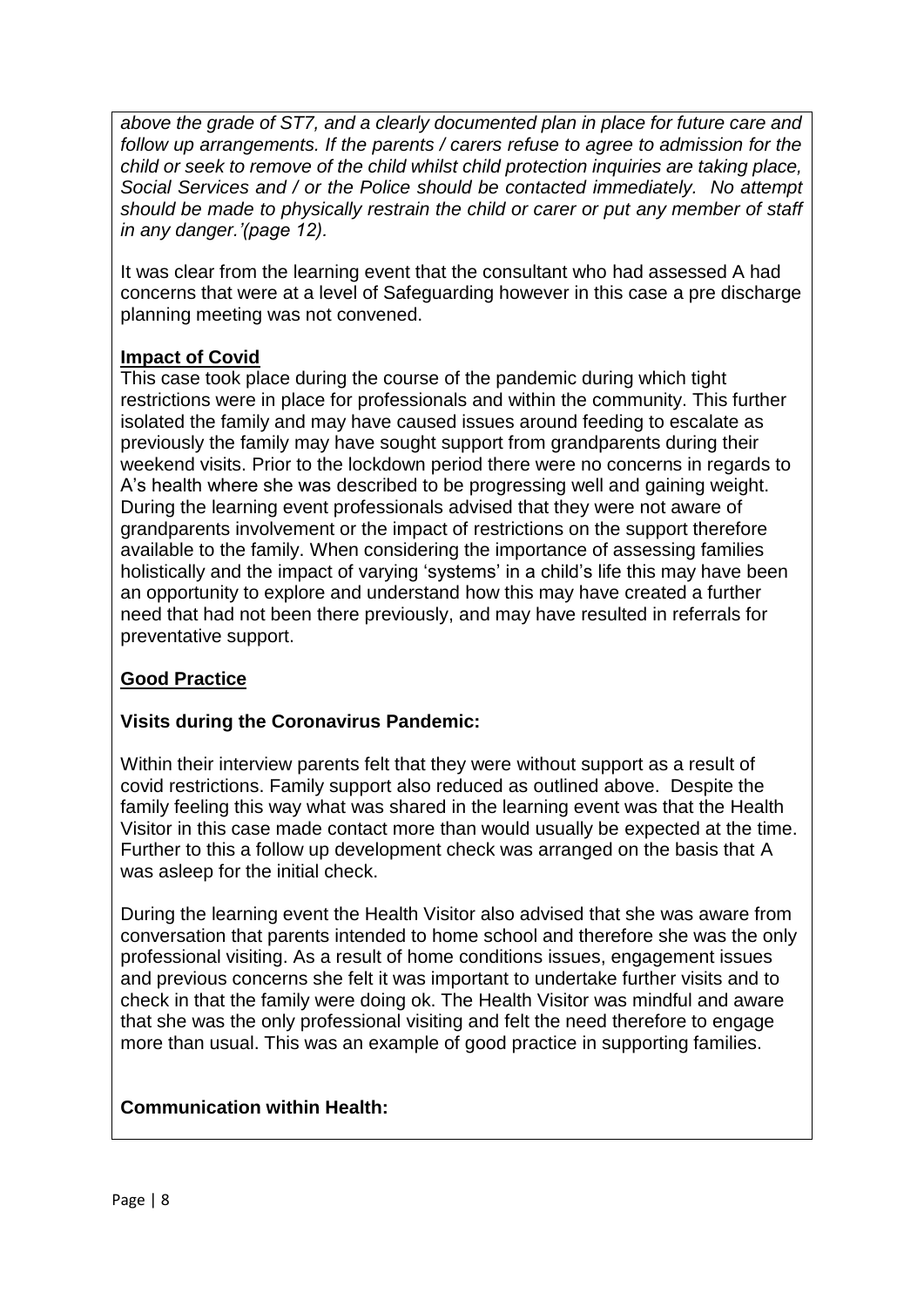During the learning event a GP advised that there is now a regular weekly meeting in place at the surgery where any updates or concerns would be shared and discussed. This was not in place at the time of A's involvement however is now in place every week where safeguarding is a permanent topic on the agenda.

#### **Dietetic Consultation line:**

As a result of the difficulties with Covid restrictions there is now a dietetics consultation line to support families in place to ensure they are still able to receive support despite visit restrictions. This has been implemented during the course of the pandemic and would support families such as A where there are difficulties with feeding. This is a good example of identifying alternative ways to support families.

# **Improving Systems and Practice**

*In order to promote the learning from this case the review identified the following actions for the LSCB and its member agencies and anticipated improvement outcomes*:-

(what needs to be done differently in the future and how this will improve future practice and systems to support practice)

### **Engaging all care givers:**

1. Both parents/carers are to be engaged and included where possible in relation to their children. This will allow all agencies to have a better understanding of the needs of the child and will enhance the opportunity for change and progress. Health Visitors, Hospital staff and Social Workers need to be engaging all carers when exploring the child's needs and identifying the best support. Training should be undertaken with Health Visitors, Hospital staff and Social Workers to outline the importance of engaging all carers including fathers and using reflective practice to continually challenge this in practice.

### **Changes in Care Planning:**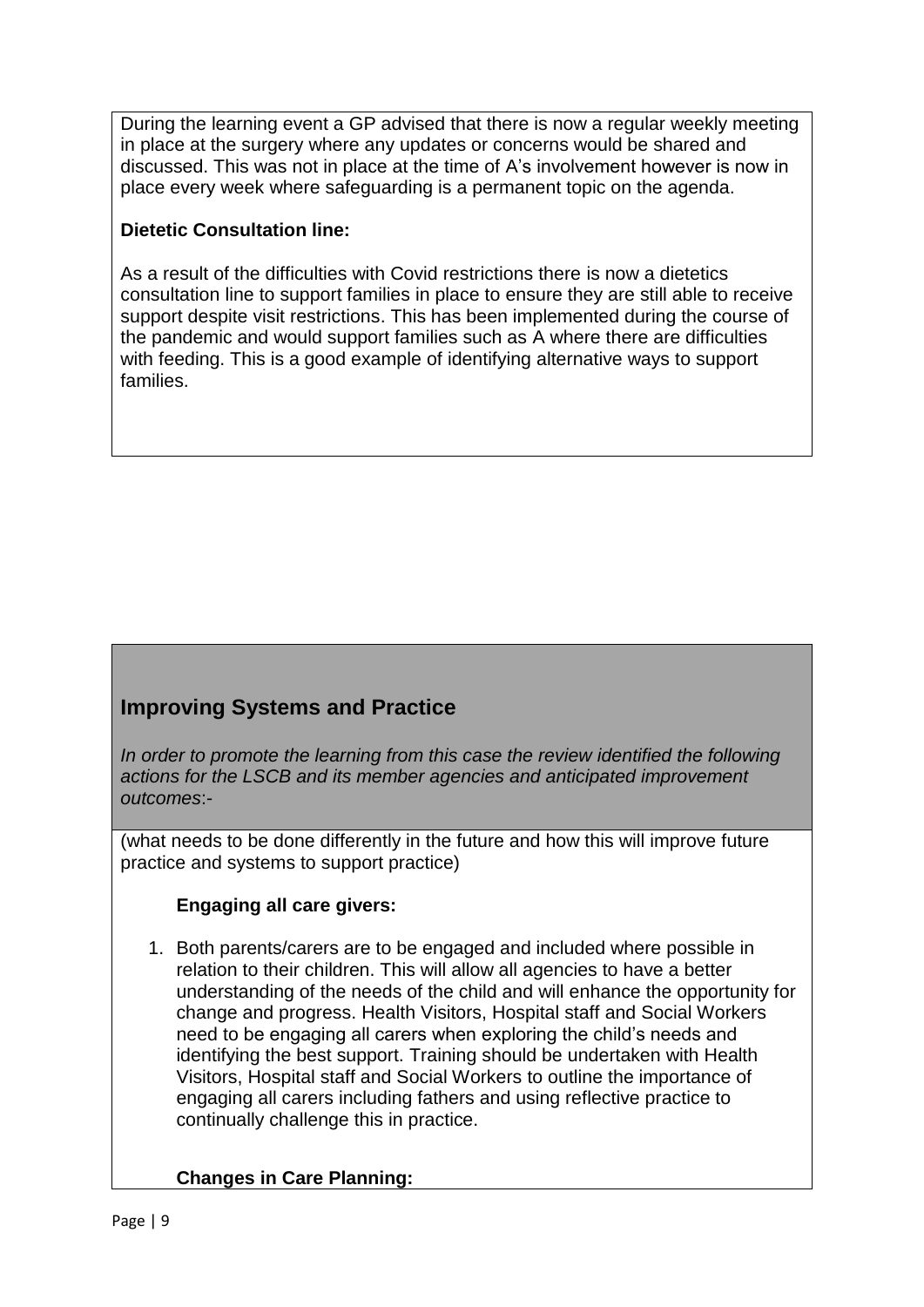2. A previous assessment undertaken in 2016, identified the need for the family to receive care and support services from the Local Authority and yet this decision was changed with a step down to Team Around the Family. Any changes to a care plan requires an explanation and rationale for decision making that is recorded clearly on file. This needs to be recorded clearly by the Social Worker or Supervisor.

#### **Working with Covid:**

3. Undertaking holistic assessments with consideration of different systems in a family's life are important in understanding the child's needs, and any impact of changes such as the coronavirus pandemic. Professionals are to be mindful of the impact of such restrictions if experienced in the future through exploring support and any changes. Health Visitors and Social Workers will need to explore this with the family to see if this has any impact on the needs of the child at a level that would require support.

#### **Hospital Safeguarding measures:**

- 4. Hospital staff need to ensure that they are requesting a hospital predischarge planning meeting with the Local Authority before a child is discharged home if there are ongoing safeguarding concerns. The Local Authority will determine if this meeting should take place as a Child Protection Strategy meeting in line with the Wales Safeguarding Procedures 2019, to ensure information is shared across agencies and that any follow on investigatory work is planned out as a multi-agency team.
- 5. When there is a significant health impact as a result of possible parental neglect of that child's care need, hospital staff must ensure they are providing health information with other agencies at a level that non health practitioners will understand to support risk analysis. This will need to form part of hospital safeguarding training.
- 6. In this particular case practitioners should have considered the needs of the child who remained at home as soon as safeguarding concerns were highlighted. Current safeguarding training for hospital staff includes the need to consider the risk to others when reporting safeguarding concerns. Staff need learning opportunities to revisit and remind themselves of this training to ensure this continues to remain a sustainable response in their practice.

### **Planning approach to families:**

7. Where joint police and Local Authority visits are to take place this should, wherever possible, be planned to consider the best way to approach the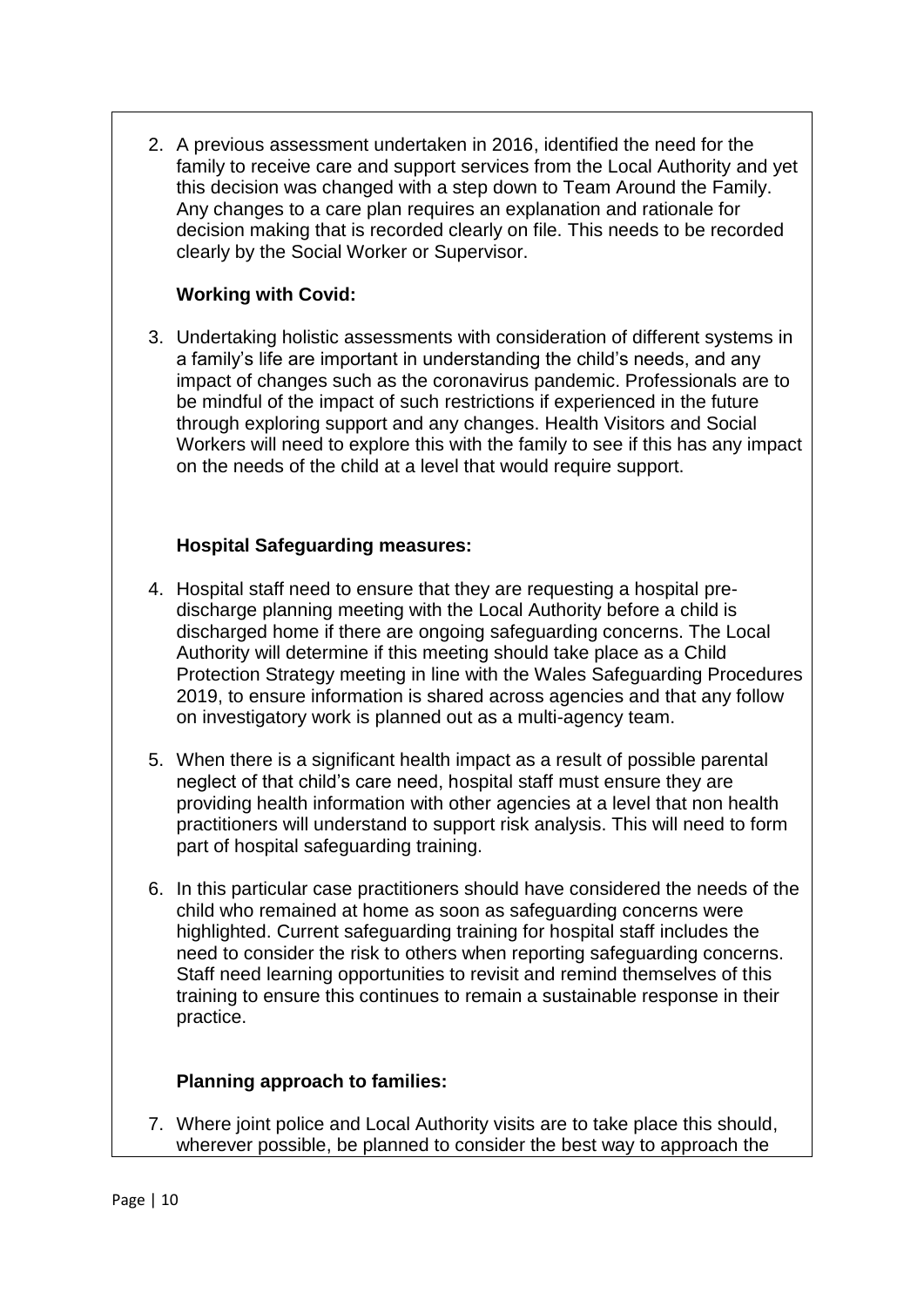family to encourage engagement, and prevent further trauma for the family. This should be discussed between the Social Worker and the Police at the point of the Initial Strategy Discussion/Strategy meeting. This will also give an opportunity to gather all the relevant information and plan as a multi agency how to undertake the S.47 investigation.

Swann.G, 2015, *Developing an approach to including fathers in Social Care, p3 &* 9. [Chapter 2: A Summary Chronology of the Research Implementation \(york.ac.uk\)](https://www.york.ac.uk/media/spsw/documents/mrc/Gavin%20Swann%20Thesis.pdf)

| <b>Statement by Reviewer(s)</b>                                                                                        |  |                                                                                                                             |                                                                                                                        |  |  |  |
|------------------------------------------------------------------------------------------------------------------------|--|-----------------------------------------------------------------------------------------------------------------------------|------------------------------------------------------------------------------------------------------------------------|--|--|--|
| <b>REVIEWER 1</b>                                                                                                      |  |                                                                                                                             | <b>REVIEWER</b><br>$2$ (as<br>appropriate)                                                                             |  |  |  |
| Statement of independence from the                                                                                     |  | Statement of independence from the                                                                                          |                                                                                                                        |  |  |  |
| case<br><b>Quality Assurance statement of</b><br>Qualification                                                         |  | case<br><b>Quality Assurance statement of</b><br>qualification                                                              |                                                                                                                        |  |  |  |
| I make the following statement that<br>prior to my involvement with this<br>learning review:-                          |  | I make the following statement that<br>prior to my involvement with this<br>learning<br>review:-                            |                                                                                                                        |  |  |  |
| • I have not been directly<br>concerned with the child or<br>family, or have given professional<br>advice on the case. |  |                                                                                                                             | • I have not been directly concerned<br>with the child or family, or have<br>given professional advice on the<br>case. |  |  |  |
| • I have had no immediate line                                                                                         |  |                                                                                                                             |                                                                                                                        |  |  |  |
| management of the<br>practitioner(s) involved.                                                                         |  |                                                                                                                             | • I have had no immediate line<br>management of the practitioner(s)<br>involved.                                       |  |  |  |
| • I have the appropriate                                                                                               |  |                                                                                                                             |                                                                                                                        |  |  |  |
| recognised qualifications,<br>knowledge and experience and<br>training to undertake the review.                        |  | • I have the appropriate recognised<br>qualifications, knowledge and<br>experience and training to<br>undertake the review. |                                                                                                                        |  |  |  |
| • The review was conducted                                                                                             |  |                                                                                                                             |                                                                                                                        |  |  |  |
| appropriately and was rigorous in                                                                                      |  | • The review was conducted                                                                                                  |                                                                                                                        |  |  |  |
| its analysis and evaluation of the<br>issues as set out in the Terms of                                                |  | appropriately and was rigorous in<br>its analysis and evaluation of the                                                     |                                                                                                                        |  |  |  |
| Reference.                                                                                                             |  | issues as set out in the Terms of<br>Reference.                                                                             |                                                                                                                        |  |  |  |
| <b>Reviewer 1</b>                                                                                                      |  |                                                                                                                             | <b>Reviewer 2</b>                                                                                                      |  |  |  |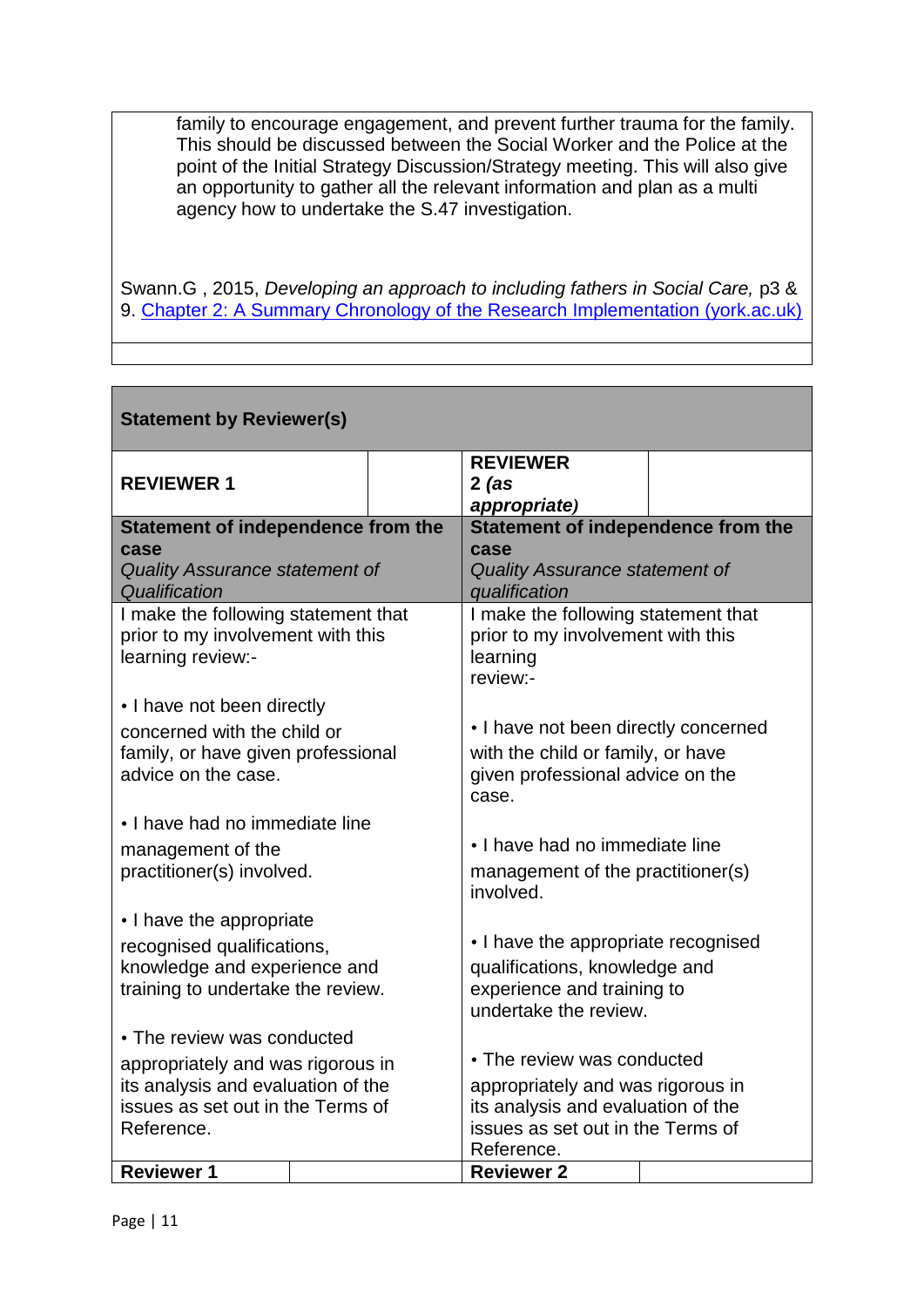| (Signature)                                    |   | (Signature) |  |
|------------------------------------------------|---|-------------|--|
| <b>Name</b>                                    |   | <b>Name</b> |  |
| (Print)                                        |   | (Print)     |  |
| <b>Date</b>                                    | . | <b>Date</b> |  |
| <b>Chair of Review</b><br>Panel<br>(Signature) |   |             |  |
| <b>Name</b><br>(Print)                         |   |             |  |
| <b>Date</b>                                    |   |             |  |

**Appendix 1**: Terms of Reference **Appendix 2**: Summary Timeline

## **Child Practice Review process**

*To include here in brief::*

• *The process followed by the LSCB and the services represented on the Review Panel.*

• *A learning event was held and the services that attended.*

• *Family members' had been informed, their views sought and represented throughout the learning event and feedback had been provided to them.*